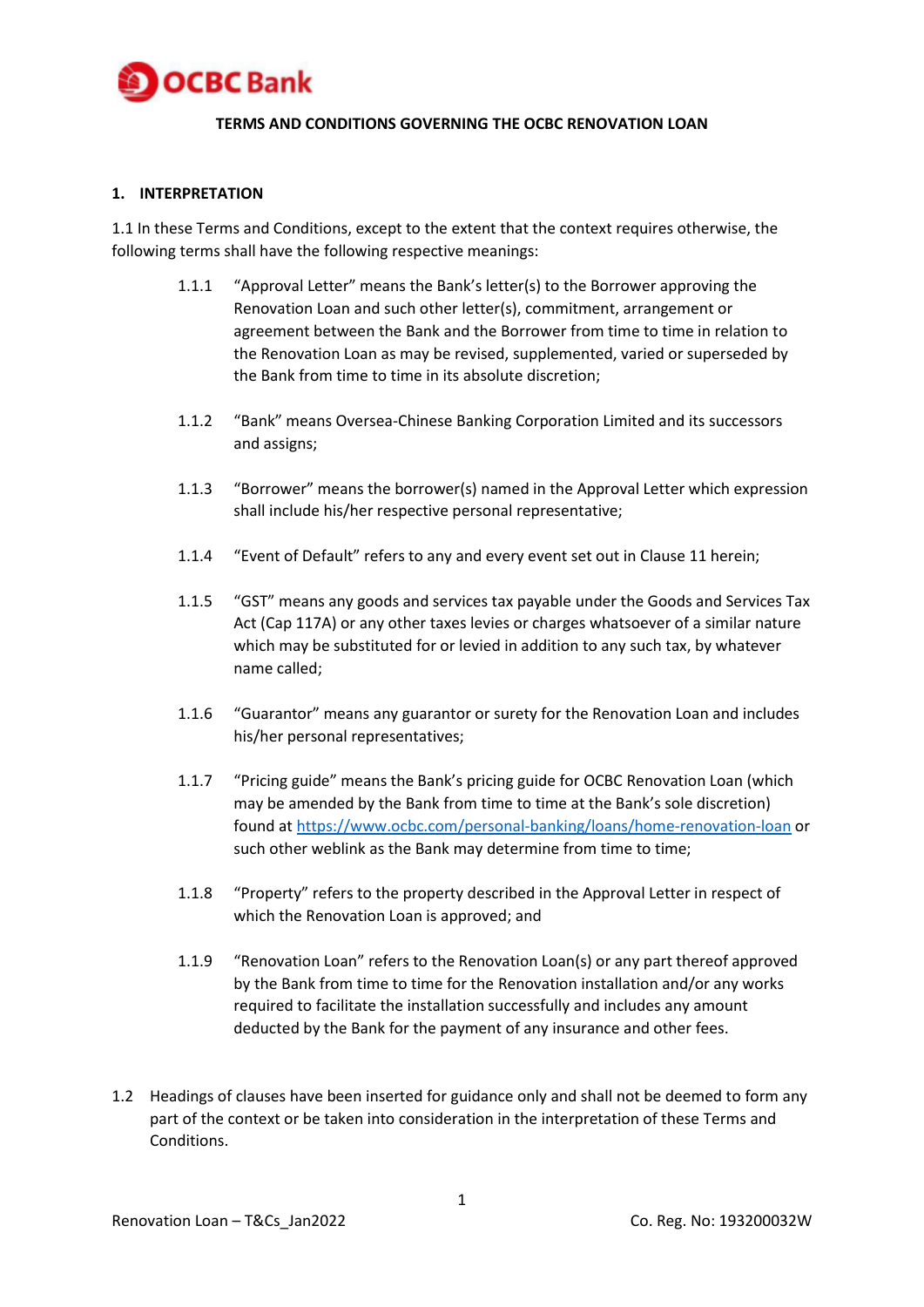

- 1.3 Words importing the singular meaning shall where the context so admits include the plural meaning and vice versa. Words denoting the masculine gender shall include the feminine and neuter genders and vice versa unless the context otherwise requires.
- 1.4 Where two or more persons are included in the term "Borrower", all covenants, terms and conditions or obligations shall be deemed to be made by and binding on them jointly and severally and shall also be binding on and applicable to their respective personal representatives jointly and severally.
- 1.5 In the event of any inconsistency between the Bank's Terms and Conditions Governing Electronic Banking Services and/or other electronic services and these Terms and Conditions, these Terms and Conditions shall prevail. In the event of any inconsistency between the terms and conditions of the Approval Letter and these Terms and Conditions, the terms and conditions of the Approval Letter shall prevail.

### **2. CONDITIONS PRECEDENT**

The obligations of the Bank to allow utilisation of the Renovation Loan shall be subject to the following conditions precedent that:

- a. all document(s), including duly executed security documents (if any) and disbursement authorisation form in such form as may be required by the Bank must be duly completed and delivered to the Bank;
- b. all documentary proof as may be required by the Bank must have been duly furnished, including but not limited to proof of the Borrower's permanent residence status in Singapore and/or proof of Renovation works, where applicable;
- c. the Renovation contractor(s) is/are approved by the Bank;
- d. the Bank has received copies of quotation(s) signed by the Renovation contractor(s) in form and substance satisfactory to the Bank;
- e. the Borrower must not have any existing Renovation Loan or Solar Panel Loan with the Bank of which the aggregate approved loan amount exceeds S\$30,000 in aggregate;
- f. the Borrower has established an account or accounts as may be required by the Bank (hereinafter called "the Account") with the Bank to make monthly instalment payments and the Borrower to ensure that there is sufficient funds in the account on due dates;
- g. the Borrower effects and maintains at the Borrower's expense, such insurance policies as may be required by the Bank
- h. no Event of Default has occurred or is continuing or is anticipated or will result from the disbursement of the Renovation Loan or any part thereof;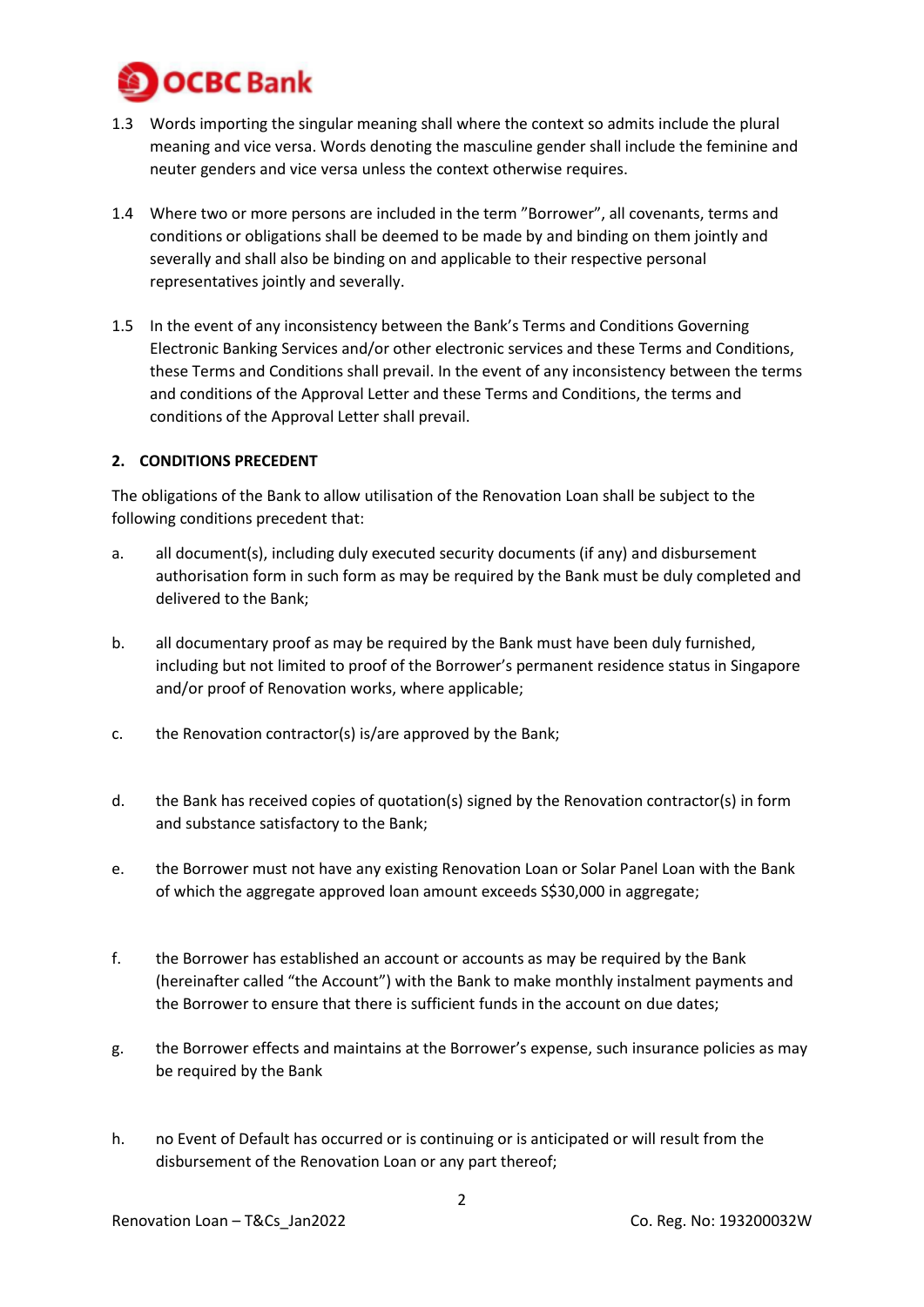

- i. there are no circumstances which, in the opinion of the Bank, could adversely affect the Bank's ability, decision or willingness to grant or continue to grant the Renovation Loan to the Borrower; and
- j. all other conditions precedent as the Bank may require or impose have been fulfilled to the satisfaction of the Bank or have otherwise been duly compiled with.

## **3. INTEREST**

- a. A certificate by the Bank as to the board lending rate or prime lending rate or such other rate of interest shall be conclusive and binding for all purposes upon the Borrower.
- b. Unless otherwise provided, interest shall be calculated on the actual number of days in the year based on a 365 day year and where it is a leap year, on a 366 day year. Interest on the Renovation Loan shall be calculated on a monthly rest basis, on the amount outstanding on the Renovation Loan as at the last day of the preceding month or such other method of calculation as shall be determined by the Bank from time to time in accordance with the Bank's prevailing practice.
- c. All interest shall be charged and payable at the rate(s) provided in the Approval Letter and these Terms and Conditions up to the date of full payment of the amounts due, as well after as before any judgement obtained in respect thereof.
- d. The Bank is entitled without prior notice at any time and from time to time, to increase, decrease or vary in its absolute discretion any applicable interest rate(s)and/or periodic rests. Such new interest rate(s) and/or periodic rest(s) shall take effect from the date determined by the Bank.

## **4. DEFAULT INTEREST**

- a. The Borrower shall pay to the Bank a late payment fee of such other amount as stated in the Bank's pricing guide for any overdue payment of any instalment for each month that it is overdue.
- b. In addition to the late payment fee imposed under Clause 4.1 herein, the Borrower shall pay additional interest on any instalment and/or interest payment which is overdue and any other monies due but not paid to the Bank, at the rate of four point seven five per cent (4.75%) per annum above the Bank's prime lending rate prevailing from time to time or such other rate(s) as the Bank may stipulate from time to time from the due date until the date of payment as well after as before judgement.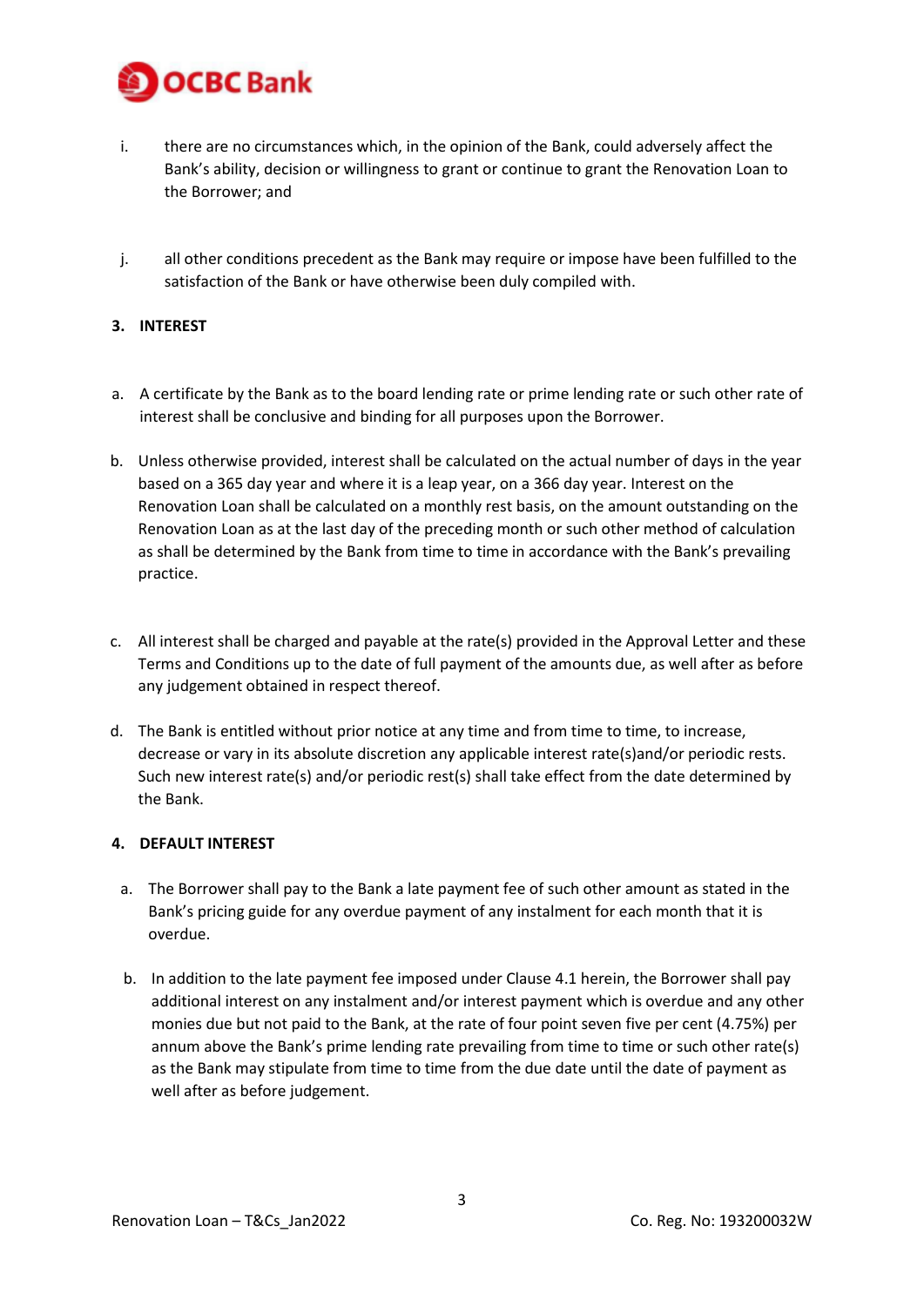

c. Such additional interest shall be calculated on a daily basis on the actual number of days in the year and with monthly rests, subject to a minimum fee of such amount as stated in the Bank's pricing guide.

## **5. REPAYMENT**

- a. The Renovation Loan shall be repayable by monthly instalments comprising both principal and interest of such amount(s) shall be specified in the Approval Letter or as may be notified by the Bank to the Borrower from time to time. The first monthly instalment shall commence and subsequent instalments shall be payable on such date(s) as specified in the Approval Letter until the whole of the Renovation Loan together with interest shall be fully paid and satisfied. A last instalment comprising all balance outstanding principal and interests owing to the bank will be charged for the final month.
- b. The Bank shall have the right (but not the obligation) to deduct the Account for repayment of any instalment and/or interest on due dates. The Borrower shall ensure that the Account has sufficient funds before the due date to meet the deduction. The Bank is entitled to apply any sum of money debited from the Account towards payment of the Renovation Loan and/or any other monies due to the Bank in such order and proportion as the Bank shall in its absolute discretion deem fit or may credit the same or part thereof to a non-interest bearing suspense account.
- c. In the event that the date of payment of a monthly instalment or interest falls on a day which is not a business day, the instalment or interest payable shall be debited from the Account on the next succeeding business day. For the purpose of this sub-clause, a "business day" is a day on which the Bank is open for business excluding Saturdays, Sundays and public holidays.
- d. No payment or any part thereof made by the Borrower shall be treated as repayment of the principal amount of the Renovation Loan until all interest due, accrued or in arrears has been paid.
- e. The first monthly instalment shall commence:
	- i. on the first day of the month following the date of first disbursement of the Renovation Loan where the first disbursement of the Renovation Loan is made on or before the fifteenth day of the month; or
	- ii. on the first day of the second month following the date of first disbursement of the Renovation Loan where the first disbursement of the Renovation Loan is made after the fifteenth day of the month
	- iii. Subsequent instalments shall be payable on the first day of each of the following months until the whole of the Renovation Loan together with interest is fully paid and satisfied

# **6. PREPAYMENT**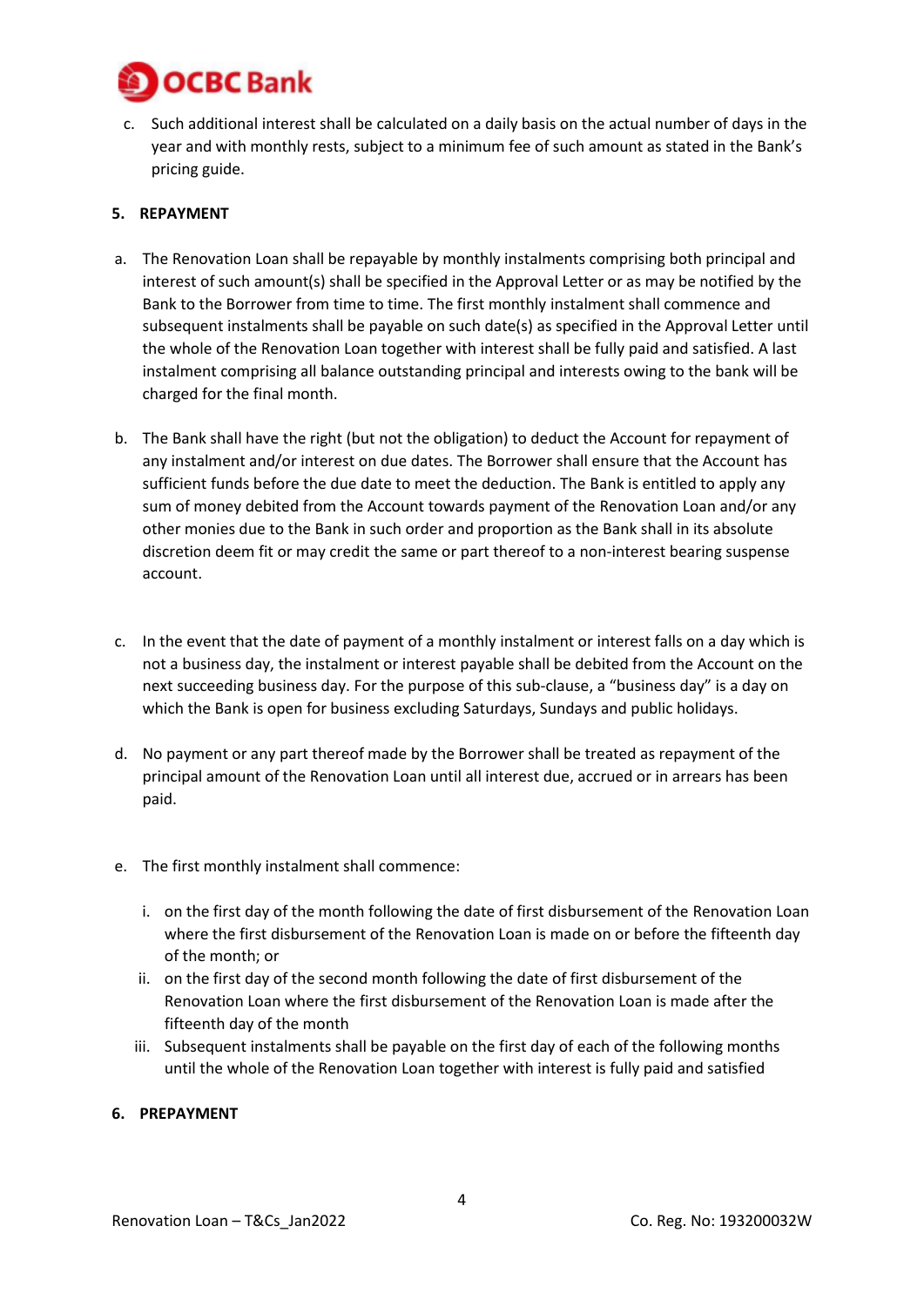

- a. In the event that you fully or partially prepay the Renovation Loan during the loan repayment period, you shall pay a prepayment fee of 2% of the amount of Renovation Loan prepaid.
- b. Each partial prepayment shall not be less than S\$5,000.00 and any further amounts must be in multiples of S\$1,000.00.
- c. The return of a cashier's order for the Renovation Loan amount by the Borrower to the Bank for cancellation shall be deemed to be a prepayment of the Renovation Loan.
- d. The Borrower shall give one (1) month's prior written notice to the Bank of any intention to prepay the Renovation Loan or any part thereof or pay to the Bank one (1) month's interest in lieu of such notice being given.

### **7. DISBURSEMENT OF RENOVATION LOAN**

- a. The Renovation Loan will be disbursed in one tranche by way of cashier's order(s) issued in favour of the approved Renovation contractor(s). A fee of S\$20 is payable to the Bank for each cashier's order issued in excess of the 3rd cashier's order for the drawdown of the Renovation Loan.
- b. The sum of the cashier's order(s) requested must add up to 100% of the loan amount applied for. In the event of any discrepancies or if the approved loan amount differs from the requested amount, the difference will be adjusted from the last cashier's order.

### **8. CANCELLATION OF RENOVATION LOAN**

- a. Notwithstanding any terms and conditions contained herein or in the Approval Letter, the Borrower's payment of any fee and/or performance of any act(s) relating to or in reliance of the grant of the Renovation Loan or anything whatsoever, the Bank may in its absolute discretion cancel or withhold the disbursement of the Renovation Loan or any part thereof as the Bank in its absolute discretion shall deem fit.
- b. In the event that there is no drawdown of the Renovation Loan within such period as may be stated in the Approval Letter, the Bank reserves the right to cancel the Renovation Loan.
- c. The Renovation Loan shall be drawn down in one tranche. Any part of the Renovation Loan remaining undrawn shall be cancelled.
- d. The Borrower shall pay a cancellation fee of such amount as stated in the Bank's Approval Letter.

### **9. REPRESENTATION AND WARRANTIES**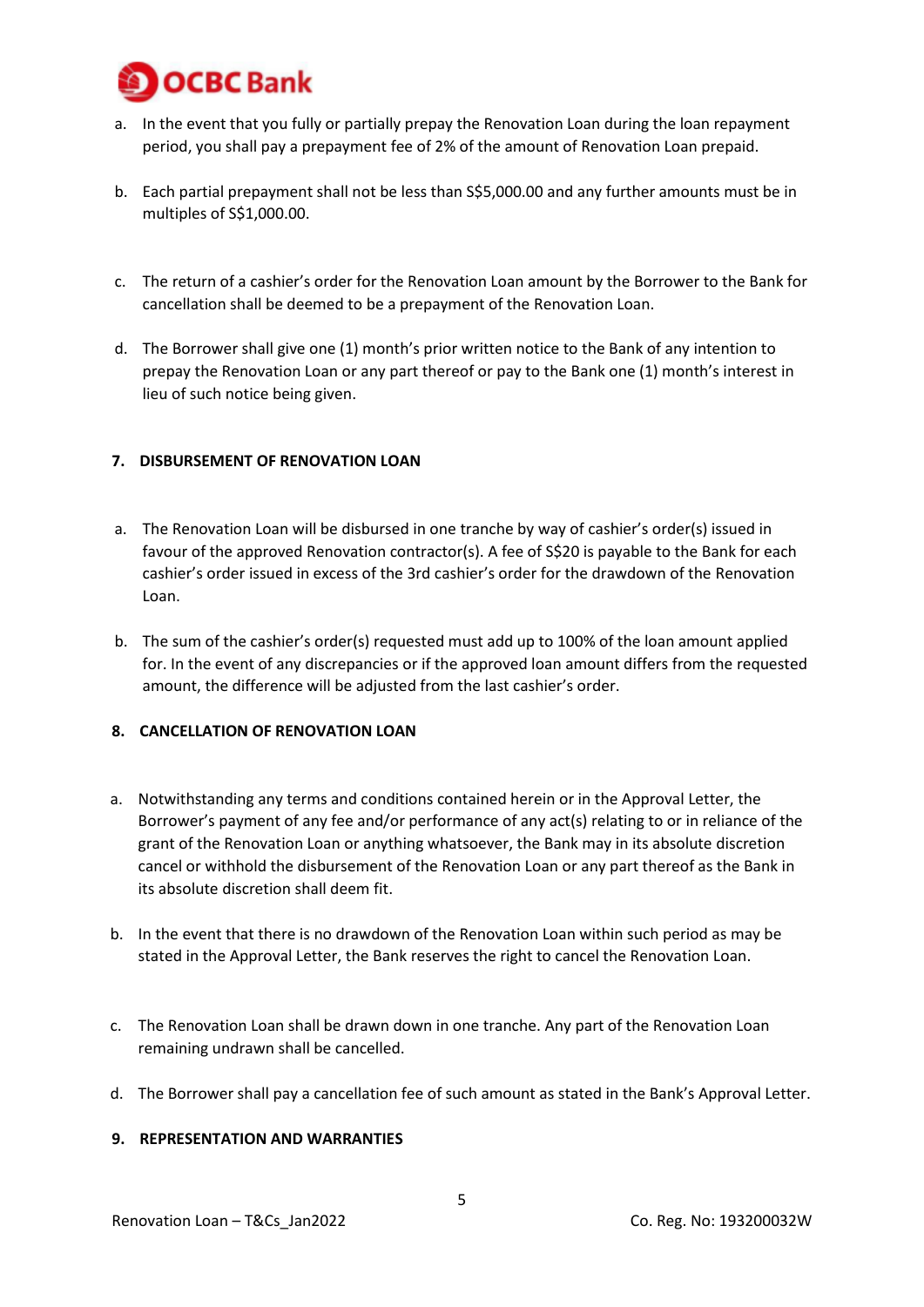

- a. The Borrower warrants, declares and represents that:
	- i. there are no litigation, arbitration or other proceedings or claims pending or threatened against the Borrower and/or any Guarantor;
	- ii. there are no bankruptcy petitions/proceedings or statutory demands or orders made against the Borrower and/or any Guarantor;
	- iii. the Borrower and/or any Guarantor is not in any event unable to pay his debts or is insolvent within the meaning of the Bankruptcy Act (Cap 20);
	- iv. the Borrower and/or any Guarantor has not entered into any statutory or other arrangement (voluntary or otherwise) or composition for the benefit of creditors generally; and
	- v. the Borrower and/or any Guarantor is not involved in any activities that will attract investigation and/or prosecution under the Corruption, Drug Trafficking and Other Serious Crimes (Confiscation of Benefits) Act (Cap 65A).
- b. If any information, warranty, representation, statement or declaration made by the Borrower whether in the application form for the Renovation Loan, or otherwise is in the Bank's opinion untrue or incorrect in any respect whatsoever, the Bank reserves the right to recall and/or cancel the Renovation Loan forthwith.
- c. The Borrower agrees that each of the abovementioned warranties, declarations and representations shall be deemed to be repeated upon each drawing of the Renovation Loan and shall continue to be true and correct in all respects so long as the Renovation Loan remains outstanding and unpaid. The Bank reserves the right to vary, review, restructure, recall or cancel the Renovation Loan if any information, statement, warranty, declaration or representation made by the Borrower and/or Guarantor is untrue or incorrect in any respect.

### **10. APPLICATION OF MONIES**

If any sum paid or recovered in respect of the Borrower's liabilities is less than the amount then owing, the Bank may apply that sum to interest, fees, principal or any amount due in such proportion and order and generally in such manner as the Bank may deem fit or may credit the same or part thereof to a non-interest bearing suspense account as the Bank deems fit.

### **11. EVENTS OF DEFAULT**

The Renovation Loan and interest thereon or any part thereof for the time being outstanding and unpaid and all other fees, charges and monies payable in relation to the Renovation Loan shall immediately become due and payable by the Borrower on demand upon the occurrence of any of the following events of default: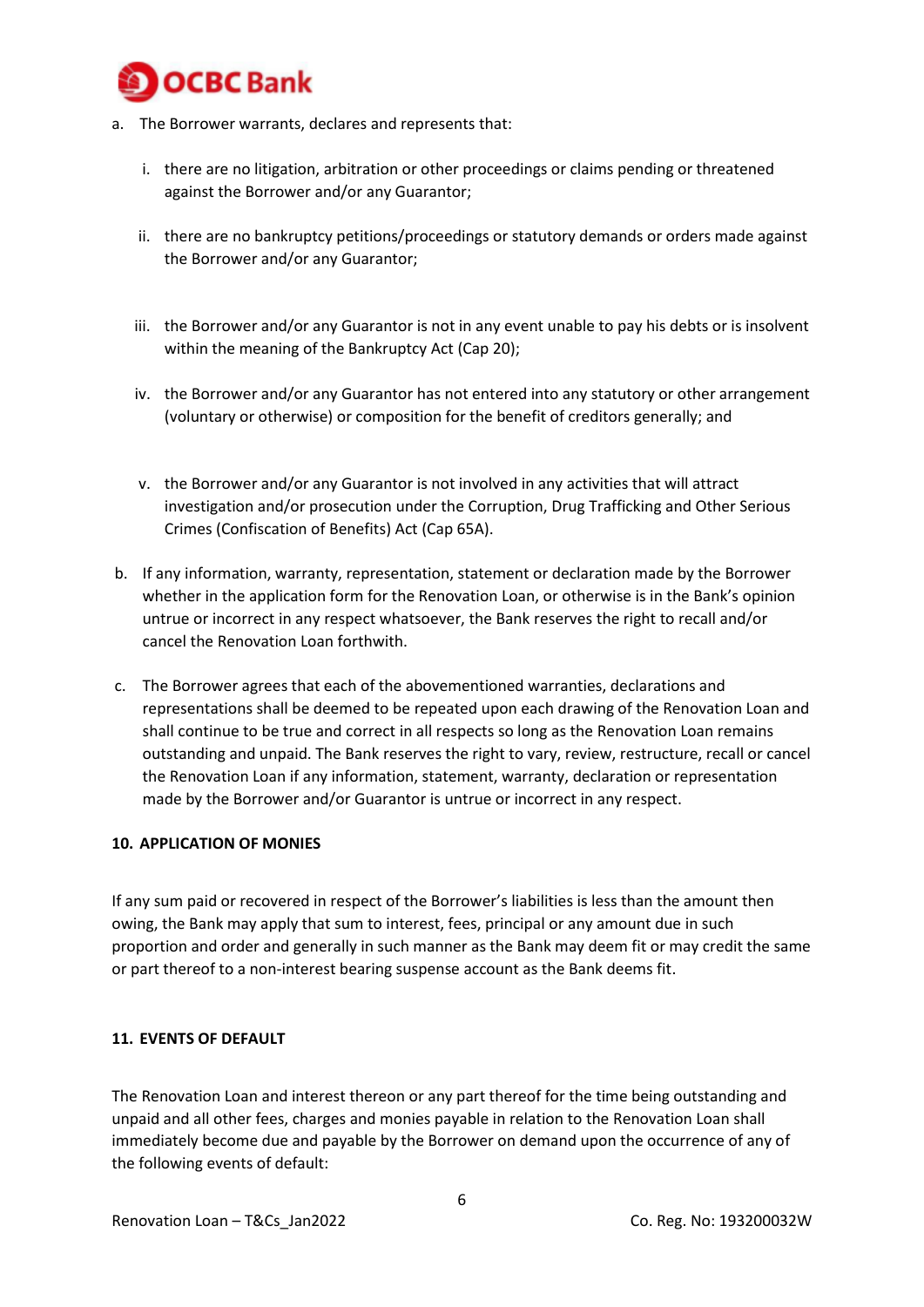

- a. If the Borrower defaults in payment to the Bank of any instalment of the Renovation Loan or interest or any part thereof or any other monies covenanted to be paid when due;
- b. If the Borrower commits or threatens to commit a breach or fails to observe and perform any of the covenants, undertakings, stipulations, terms and conditions in the Approval Letter, these Terms and Conditions and/or any other terms and conditions stipulated by the Bank from time to time;
- c. If any legal proceeding, suit or action of any kind whatsoever (whether criminal or civil) shall be instituted against the Borrower and/or the Guarantor which in the opinion of the Bank may adversely affect the Borrower's and/or the Guarantor's financial position or ability to comply with his respective obligations hereunder or under any guarantee or agreement given to the Bank
- d. If a distress, execution, writ of seizure and sale or attachment is levied on or issued against any property or assets of the Borrower and/or the Guarantor;
- e. If any present or future indebtedness of the Borrower and/or the Guarantor for or in respect of money borrowed or raised (whether from the Bank or any other person) becomes (or becomes capable of being declared) due and payable prior to its stated maturity otherwise than at the option of the Borrower and/or the Guarantor or any such indebtedness is unpaid when due or, as the case may be, within an appropriate grace period;
- f. If the Borrower and/or the Guarantor shall enter into any arrangement or composition for the benefit of creditors or shall have any petition filed or statutory demand served against him or have a bankruptcy order made against him;
- g. If a receiver is appointed over the property, assets or undertaking of the Borrower and/or the Guarantor or any part thereof;
- h. If the Borrower and/or the Guarantor dies or becomes insane;
- i. If the Borrower fails to furnish a new Guarantor who is acceptable to the Bank within such period as the Bank may require in the event of the death, insolvency, bankruptcy or insanity of the original Guarantor;
- j. If any information, declaration, representation and/or warranty made or given by the Borrower is untrue or incorrect or ceases to be true or correct in any respect;
- k. If in the opinion of the Bank there has been a material change in the Borrower's and/or the Guarantor's circumstances, financial or otherwise, which will adversely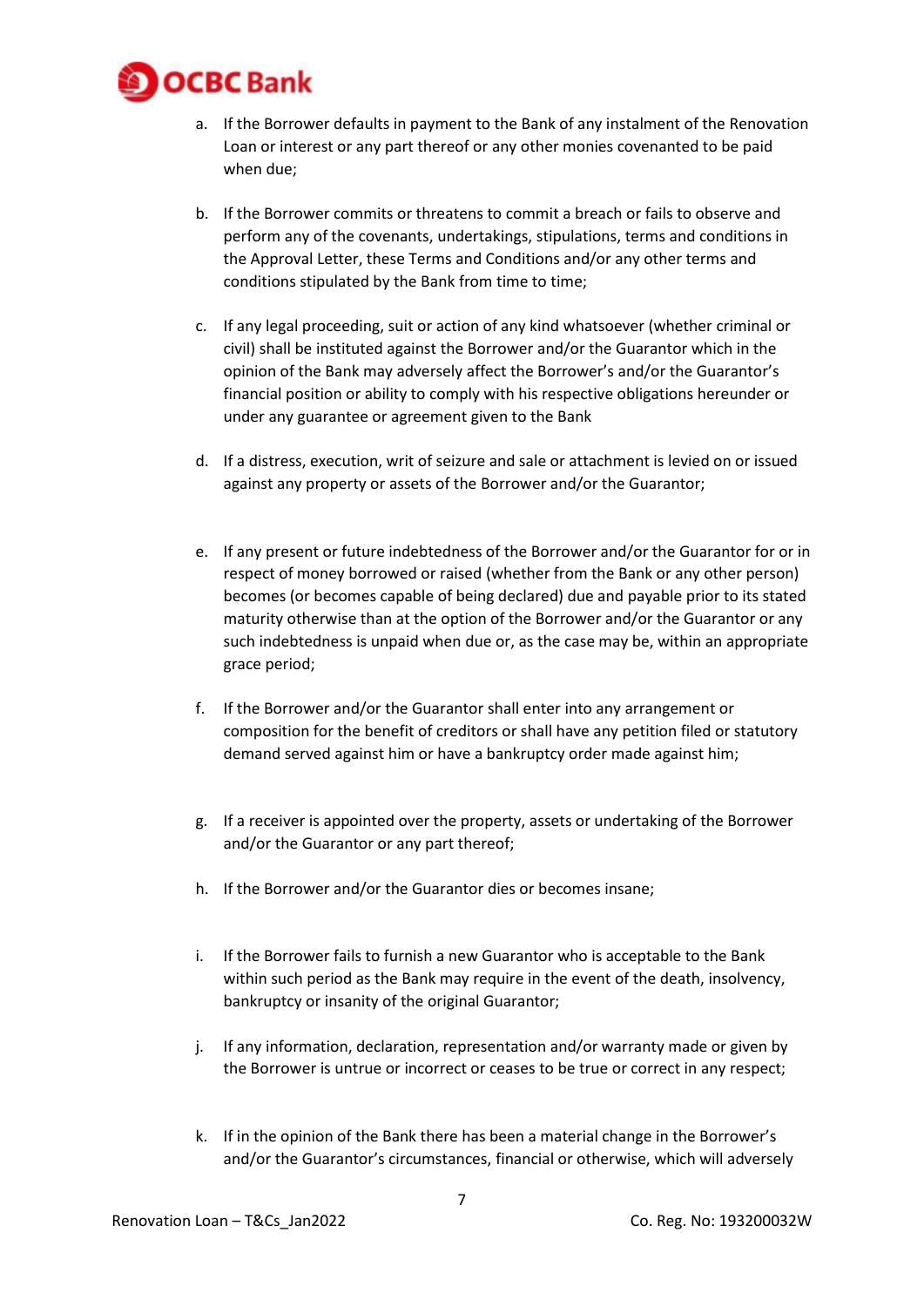

affect the Borrower's and/or the Guarantor's ability to repay the Renovation Loan and interest thereon; or

l. If the Bank determines that it is or will become unlawful or contrary to any directives or regulations or laws of Singapore for it to allow all or part of the Renovation Loan to remain outstanding and/or to carry out all or any of its obligations under the Renovation Loan or any other agreement(s) with the Borrower.

## **12. STATEMENT BINDING**

A statement or certificate signed by an authorised officer of the Bank stating the amount of monies for the time being due, owing or payable to the Bank by the Borrower shall in the absence of manifest error, be conclusive and binding on the Borrower and the Guarantor.

## **13. RIGHT OF SET-OFF**

The Bank shall be entitled at any time and without notice to the Borrower and/or the Guarantor to combine or consolidate all or any of the accounts and liabilities of the Borrower and/or the Guarantor with or to the Bank, or set-off or transfer any sum or sums standing in credit in one or more of such accounts in or towards the satisfaction of any of the liabilities of the Borrower and/or the Guarantor on the Account or any other account or accounts (wherever situate) or in any other respect whether such liabilities be actual or contingent, joint or several or such account be held singly, jointly or jointly with any other person by the Borrower and/or the Guarantor and notwithstanding that the balances on such accounts may not be expressed in the same currency and the Bank shall be entitled to effect any conversion at its own rate of exchange.

### **14. RIGHT OF DEBIT**

The Bank shall have the right (but not the obligation) at any time and without prejudice to the Bank's other rights and remedies nor any prior notice to the Borrower to debit the Account with interest, charges, fees, GST, expenses, bank charges, accrued interest, overdue instalment payments and all other monies due and owing from the Borrower to the Bank under or in connection with the Renovation Loan. If such debiting causes the Account to be overdrawn or further overdrawn (as the case maybe) interest shall be payable accordingly at the rate of four point seven-five per cent (4.75%) per annum above the Bank's prevailing prime lending rate or such other rates as the Bank may impose from time to time calculated on a daily basis on the actual number of days in the year subject to the applicable monthly minimum charge of such amount as may be prescribed by the Bank from time to time.

### **15. RIGHT OF REVIEW**

The Renovation Loan granted may be reviewed, restructured, reduced and/or cancelled from time to time by the Bank in its absolute discretion. Upon such review, restructuring, reduction and/or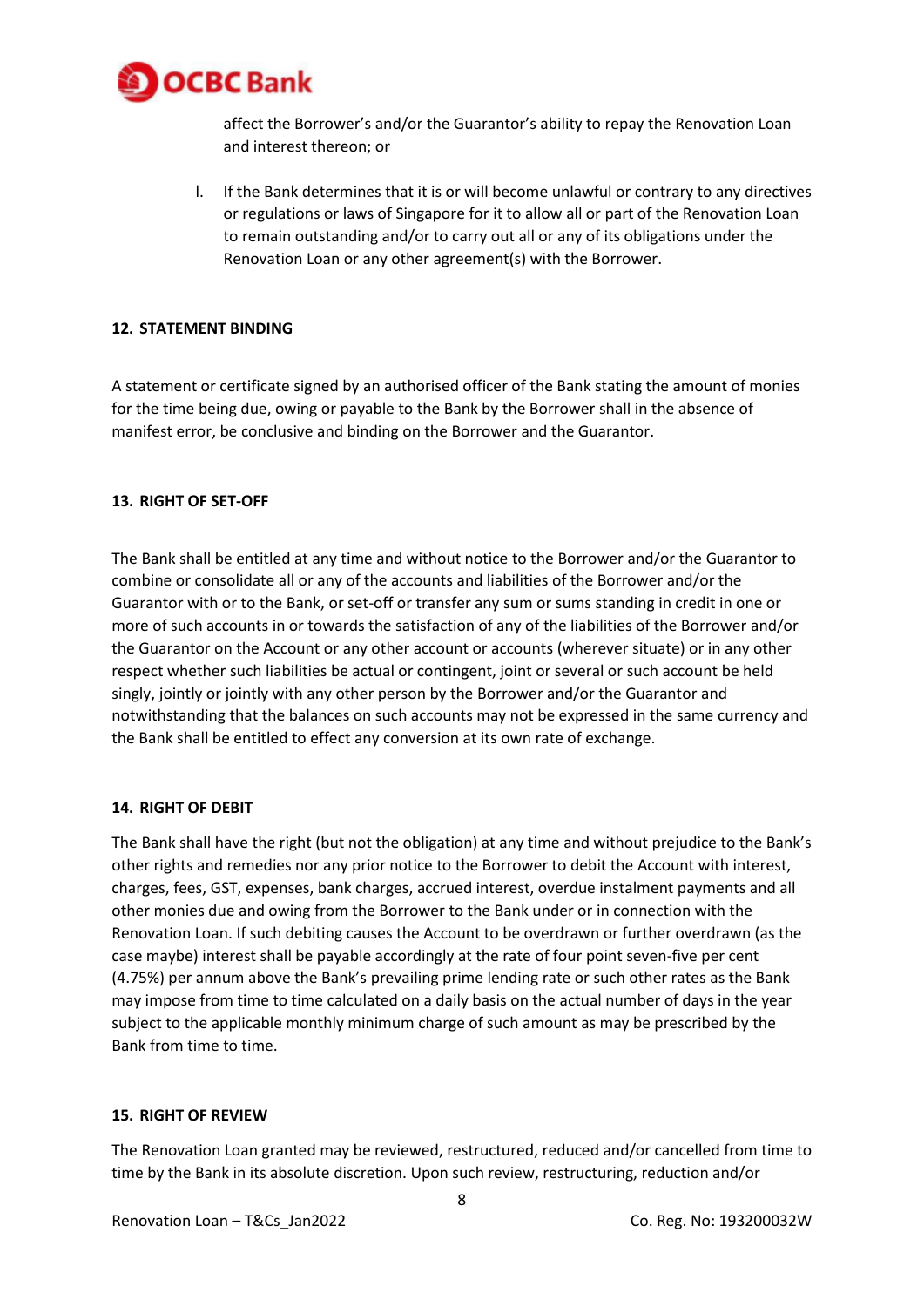

cancellation, the Bank may require all or part of the monies outstanding under the Renovation Loan to be repaid. Nothing in the Approval Letter or in these Terms and Conditions shall be deemed to impose on the Bank any obligation either at law or in equity to make or to continue to make any disbursement(s) to the Borrower.

## **16. INSURANCE**

16.1 The Bank will provide the Borrower with group term life insurance coverage under the Bank's Group Creditor's Life Insurance policy, subject to any insurability and underwriting conditions imposed by the insurer. The Borrower will be insured up to the loan amount for the entire period of the loan. All proceeds and compensation (if any) shall be payable to the Bank.

16.2 The Borrower shall effect and maintain such insurance policies with such insurance companies for such amounts and on such terms and conditions as the Bank may require from time to time. Such insurance must remain effective for as long as the Renovation Loan remains outstanding and shall be used towards payment of the monies owing under the Renovation Loan.

16.3 Notwithstanding such insurance, the Borrower shall at all times remain fully liable to the Bank for the full amount of indebtedness due under the Approval Letter and these Terms and Conditions and all other monies for the time being due to the Bank.

16.4 The Bank's Terms and Conditions Governing Group Creditors' Life Insurance as may be amended by the Bank from time to time shall apply.

# **17. DISCLOSURE**

17.1 The Borrower irrevocably and unconditionally consents to the Bank and any officer (as defined in the Banking Act(Cap 19) (the "Banking Act")) of the Bank to disclose any customer information (as defined in the Banking Act) relating to the Borrower or any information whatsoever relating to the Borrower as the Bank shall consider appropriate (including without limitation, details of the Property, the particulars relating to the Renovation Loan, particulars of all proposed occupiers of the Property and the purchase price of the Property (where applicable)) ,to any person to whom disclosure is permitted or required by any statutory provision or law or to any other person wherever situate for any purpose whatsoever and it is hereby agreed that the Bank and any officer of the Bank may disclose the foregoing information to the fullest extent permitted by the Banking Act or any other statutory provision or law. Without prejudice to the foregoing, the Borrower consents to such disclosure to any credit bureau or any other organisation or corporation set up for the purpose of collecting and providing information relating to the credit standing of persons, and to the disclosure by such credit bureau or other organisation or corporation to any member thereof, for the purposes of assessing the Borrower's credit worthiness or for any other purpose whatsoever.

17.2 The Borrower consents to the Bank, its related corporations (collectively, the "OCBC Group"), and their respective business partners and agents (collectively, the "OCBC Representatives") collecting (including by way of recorded voice calls), using and disclosing the Borrower's personal data for purposes reasonably required by the OCBC Group and the OCBC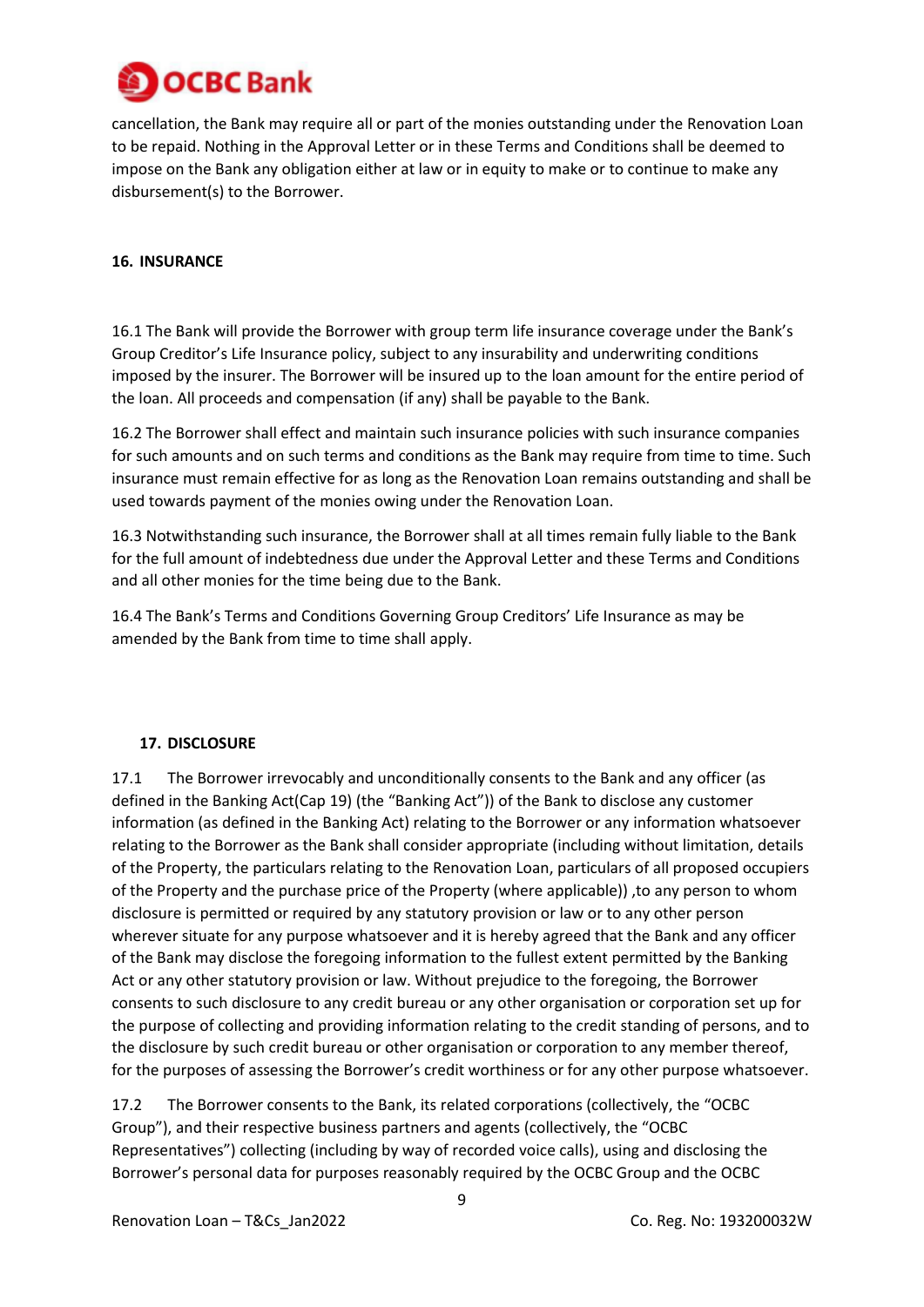

Representatives to enable them to provide the Renovation Loan and services to the Borrower. Such purposes are set out in a Data Protection Policy, which is accessible at www.ocbc.com/policies or available on request and which the Borrower has read and understood.

17.3 The rights conferred on the Bank herein shall be in addition to and shall not be in any way prejudiced or affected by any other agreement, express or implied, between the Borrower and the Bank in relation to any information referred to herein nor shall any other agreement be in any way prejudiced or affected by any provision herein. This consent and provision shall survive the termination of any or all of the Borrower's accounts or facilities with the Bank, and/or the termination of any relationship between the Borrower and the Bank, for any reason whatsoever.

## **18. OTHER TERMS AND CONDITIONS**

The Borrower agrees that where applicable, the Bank's Terms and Conditions Governing Electronic Banking Services and/or other electronic services made available by the Bank from time to time shall apply.

### **19. WAIVER**

Notwithstanding the fact that the Bank may have delayed or failed or omitted to exercise any right, power, privilege, claim or remedy available to it on default by the Borrower and/or the Guarantor, the Bank shall not be held to have waived or condoned or acquiesced in such default and may at any time thereafter exercise all or any of the remedies available to it and any delay or indulgence on the part of the Bank in taking steps to enforce any rights or remedies conferred on or available to it shall not be held to prejudice or to be a waiver of its rights of action in respect thereof.

### **20. FEES, EXPENSES AND TAXES**

20.1 The Borrower shall pay on demand and indemnify the Bank against:

20.1.1 all charges or fees in respect of the Renovation Loan and the Account of such amounts as stated in the Bank's pricing guide as well as all GST, stamp duties, registration fees, legal fees, administrative fees, and out-of- pocket expenses incurred by the Bank in connection with the Renovation Loan and the preparation, execution, registration of any security documents required by the Bank and perfection of the security, and all other documents required by the Bank in relation to the Renovation Loan;

20.1.2 all legal fees as between solicitor and client on an indemnity basis and all other reasonable costs and disbursements in connection with demanding and enforcing payment of monies due and owing to the Bank under or in connection with the Renovation Loan; and

20.1.3 all such charges and fees as may be imposed by the Bank from time to time, including but not limited to the standard fees and charges set out in the pricing guide.

20.2 Without prejudice to Clause 14, the Bank shall be entitled but shall not be obliged to pay the sums mentioned in Clause 20.1 hereinabove on behalf of the Borrower in which event the Borrower shall forthwith reimburse the Bank all such sums paid together with interest thereon at the rate per annum of four point seven-five per cent (4.75%) per annum over the Bank's prevailing prime lending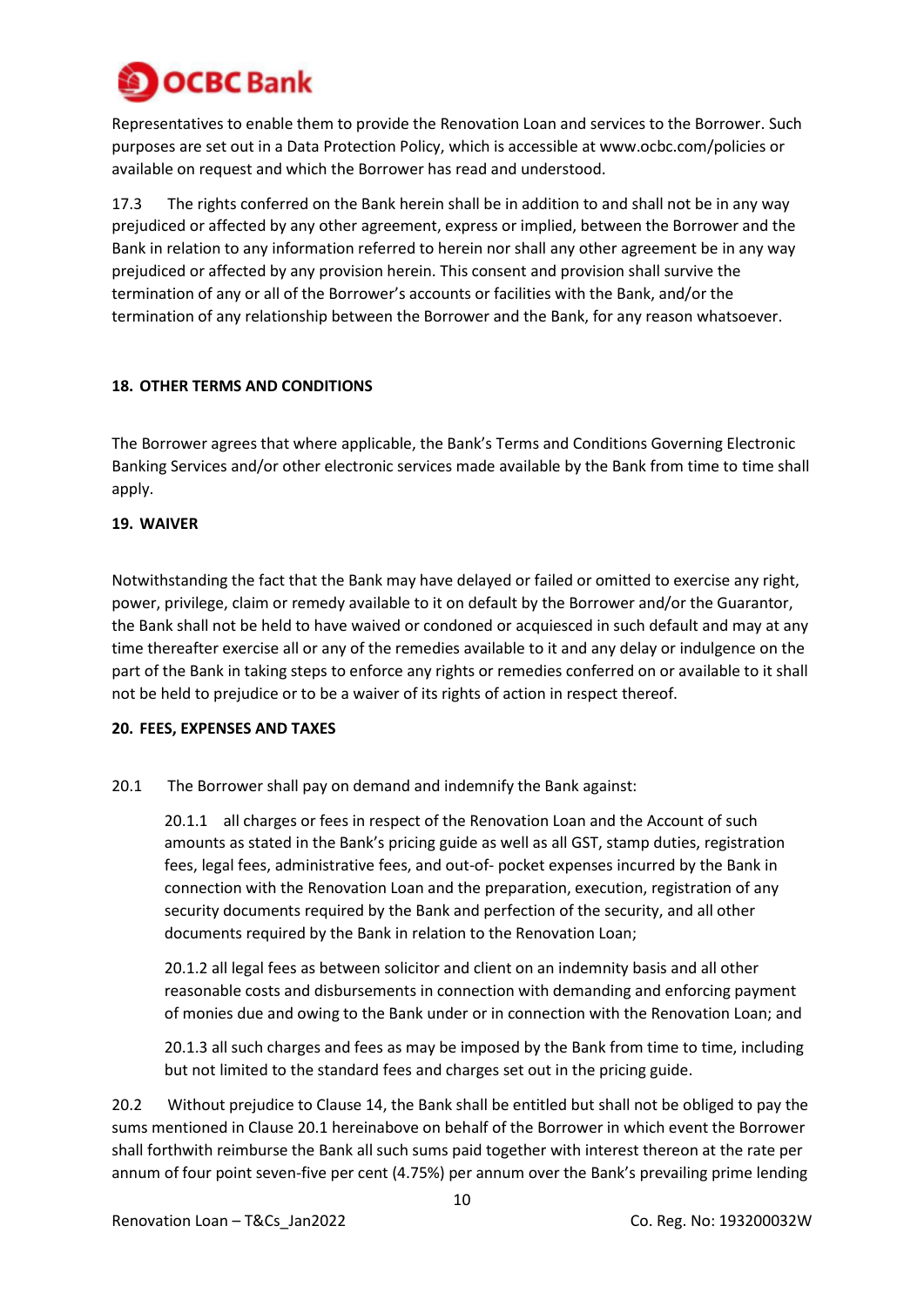

rate or such other rate as the Bank may determine from time to time, calculated from the date of payment by the Bank up to the date of full repayment by the Borrower, such interest to be payable as well after as before judgment and accumulating by way of compound interest.

# **21. NOTICES**

21.1 Any notice, correspondence or demand may be made to the Borrower (notwithstanding the death, insanity or bankruptcy), personally or by pre-paid post at the Borrower's address as shown in the Approval Letter or last known to the Bank.

21.2 A communication shall be deemed to have been delivered on the day it was delivered personally or if sent by post on the second day after posting notwithstanding that it may be returned by the post office undelivered.

21.3 A statement signed by an authorised officer of the Bank stating the date upon which any notice, correspondence or demand was posted shall in the absence of manifest error be prima facie evidence of the date upon which that notice, correspondence or demand was posted.

21.4 If there is more than one Borrower, all notices, correspondence or demands sent to any one of the Borrowers shall be deemed to be sent or served upon all such persons and shall be binding on each and every Borrower.

21.5 Notices and other correspondence required to be given to the Bank shall be sent to the Bank's address specified in the Approval Letter (or to such other address as may from time to time be given by the Bank for the purpose). Any such notice shall be deemed to have been given or received at the time of acknowledgement of receipt by a duly authorised officer of the Bank.

21.6 Any change in the postal, electronic mail addresses, contact particulars or place of business or residence of the Borrower and/ or Guarantor must be promptly notified to the Bank in writing or in any other manner as the Bank may agree.

### **22. SERVICE OF PROCESS**

Personal service of any writ of summons or other originating process or pleadings or other documents may be effected on the Borrower by leaving the same at the address in Singapore of the Borrower last known to the Bank and if the last known address of the Borrower shall be a postal box number or other hold mail address then personal service may be effected by posting the same to such address or addresses and the Borrower irrevocably confirms that service of such writs of summons, originating process, pleadings or documents in the manner aforesaid shall be deemed good sufficient personal service on the Borrower.

# **23. GOODS AND SERVICES TAX**

In the event that any GST or any other taxes, levies or charges whatsoever are now or hereafter required by law to be paid on or in respect of any sums payable to the Bank or any other matters

Renovation Loan – T&Cs\_Jan2022 Co. Reg. No: 193200032W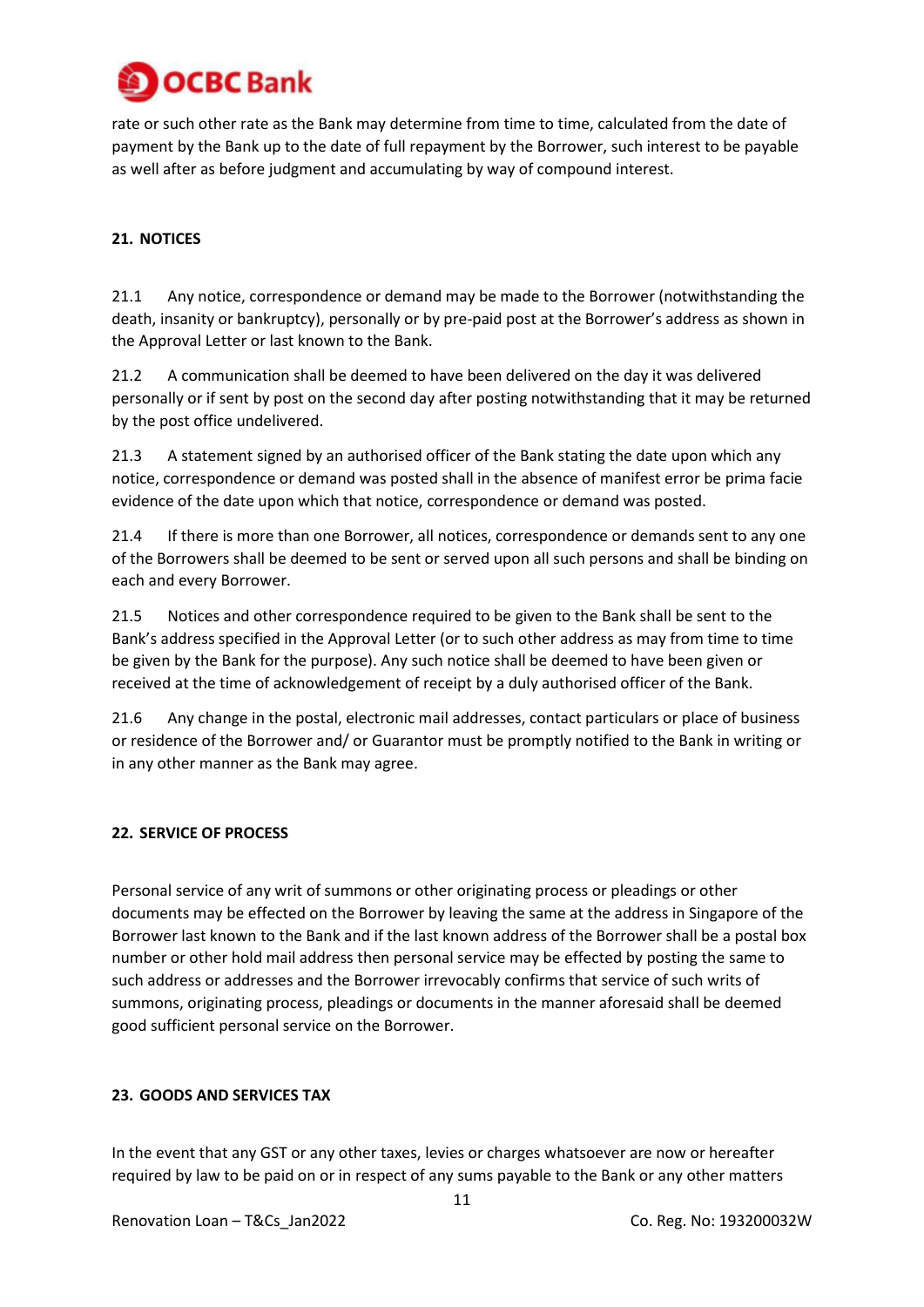

under or relating to the Renovation Loan or any security relating to the Renovation Loan, the same shall be borne by the Borrower and the Borrower shall pay to the Bank the amount of any such GST or other taxes, levies or charges (or such part thereof which the law does not prohibit the Bank from collecting from the Borrower) on or before the same becomes due under law, in addition to all other sums payable to the Bank in relation to the Renovation Loan and the Borrower shall indemnify the Bank against payment thereof.

# **24. SEVERABILITY**

If any one or more of the provisions contained in these Terms and Conditions shall be deemed invalid, unlawful or unenforceable in any respect under any applicable law, the validity, legality and enforceability of the remaining provisions contained herein shall not in any way be prejudiced affected or impaired thereby.

## **25. RIGHT TO VARY**

25.1 The Bank shall have the absolute discretion to vary, modify and supplement these Terms and Conditions ("the Variations") and the Variations shall be deemed to be part of the same and be binding upon the Borrower. The Variations shall take effect from the date stated in the Bank's notice to the Borrower which date, in most instances, shall be no less than 30 days from the date of the notice. The Bank may in its absolute discretion notify the Borrower of the Variations via:

## 25.1.1 statement(s) of account sent to the Borrower;

25.1.2 notices and displays at the Bank's branches or automated teller machines;

25.1.3 the Bank's website(s);

25.1.4 letter or electronic mail;

25.1.5 publications and notices in any newspapers; or

25.1.6 such other means of communication as the Bank may determine in its absolute discretion.

25.2 If the Borrower does not accept the Variations, the Borrower shall forthwith repay to the Bank all monies owing under the Approval Letter and these Terms and Conditions. Where the Borrower continues to use the Renovation Loan or if the Renovation Loan remains outstanding after such notification, the Borrower shall be deemed to have agreed with and accepted the Variations.

25.3 The Bank may at any time in its absolute discretion impose any charges or fees in respect of the Renovation Loan and the Account and/or vary the amount of any fees or charges payable by the Borrower as stated in the Bank's pricing guide. The Bank may notify the Borrower of the new and/or amended/varied fees or charges payable by the Borrower via:

25.3.1 statement(s) of account sent to the Borrower;

25.3.2 notices and displays at the Bank's branches or automated teller machines;

25.3.3 the Bank's website(s);

25.3.4 letter or electronic mail;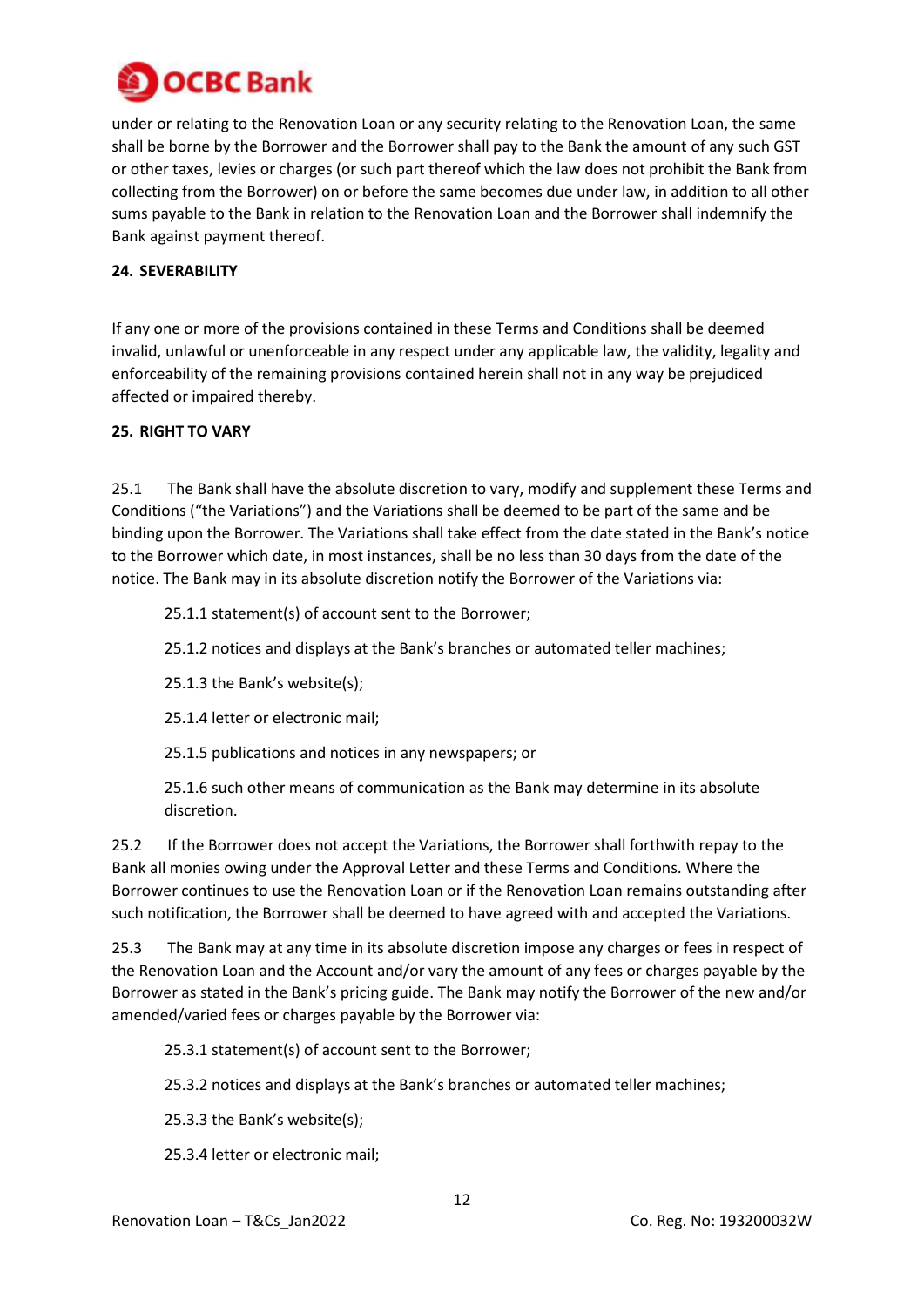

25.3.5 publications and notices in any newspapers; or

25.3.6 such other means of communication as the Bank may determine in its absolute discretion. Any change or variation shall take effect from the date stated in the Bank's notice to the Borrower which date, in most instances, shall be no less than 30 days from the date of the notice.

### **26. SUCCESSORS AND ASSIGNS**

26.1 The terms and conditions in the Approval Letter and these Terms and Conditions shall continue to be valid and binding for all purposes notwithstanding any change by amalgamation, consolidation or otherwise which may be made in the constitution of the Bank.

26.2 The Borrower shall have no right to assign or transfer any of his rights hereunder and shall remain fully liable for all of his agreements, liabilities and obligations under the Approval Letter and these Terms and Conditions.

26.3 The Bank may assign all or part of its rights or transfer all or part of its obligations under the Approval Letter and these Terms and Conditions without the consent of the Borrower.

### **27. THIRD PARTY RIGHTS**

A person who is not a party to any agreement governed by the Approval Letter and these Terms and Conditions has no right under the Contracts (Rights of Third Parties) Act (Cap 53B) to enforce any of the terms and conditions in the Approval Letter and these Terms and Conditions.

### **28. GOVERNING LAW AND JURISDICTION**

These Terms and Conditions and all matters relating to the Renovation Loan shall be governed by and construed in accordance with the laws of Singapore and the Borrower hereby irrevocably submits to the non-exclusive jurisdiction of the courts of Singapore Provided Always that submission to the jurisdiction of the courts of Singapore shall not preclude the Bank from commencing proceedings in the courts of any other country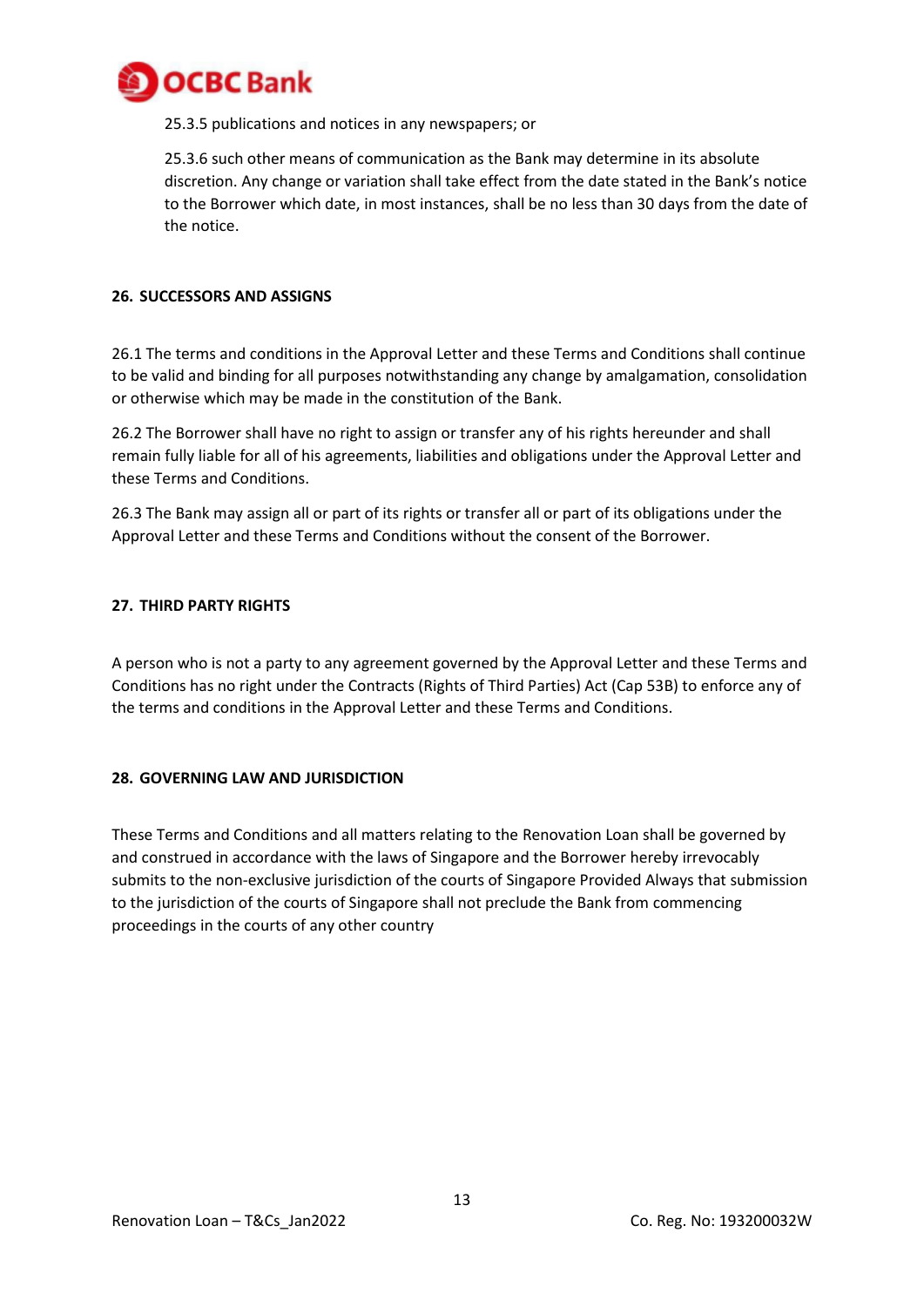

# **TERMS AND CONDITIONS GOVERNING GROUP CREDITORS' LIFE INSURANCE**

## **1. INSURED PERSON**

Each Borrower who is below the age of 65 ("Insured person") is required to be insured under the Bank's Group Creditors' Life

Insurance ("Insurance").

### **2. INSURANCE COVER**

Subject to these Terms and Conditions and the terms and conditions pertaining to the Insurance (both as may be amended or supplemented by the Bank from time to time), compensation will be payable under the Insurance policy in the event of the Death or Total and Permanent Disablement of the Insured Person. The Insurance shall be in force from the date that the loan is successfully disbursed, as per the bank's record.

### **3. INSURANCE AMOUNT**

The Insured Person(s) under an account for Renovation Loan ("the Account") shall, at all times, be insured for an amount which is equivalent to the total outstanding due under the Account or up to S\$100,000 plus any accrued interest owed to the Bank, whichever is lower.

### **4. COMPENSATION**

4.1 Subject to Clause 4.2, the following basis of compensation shall apply in the event of Death or Total and Permanent Disablement of the Insured Person:

(a) If the surviving and/or non-disabled Insured Person(s)'combined monthly income is 50% or less of all the Insured Persons' total monthly income, 100% of the outstanding due to the Bank under the Account will be payable.

(b) If the surviving and/or non-disabled Insured Person(s)'combined monthly income is more than 50% of all the Insured Persons' total monthly income, 50% of the outstanding due to the Bank under the Account will be payable.

4.2 Regardless of the number of Insured Persons under each Account, the maximum amount payable under the Insurance policy/ policies for each Account shall be limited in aggregate to 100% of the total outstanding due to the Bank or up to S\$100,000 plus any accrued interest owing to the Bank, whichever is lower.

### **5. EXCLUSION**

No compensation will be payable if the Insured Person commits suicide, while sane or insane, within one year from the effective date of his insurance coverage.

### **6. CLAIMS NOTIFICATION & PAYMENT**

a. Written notice must be given to the Bank within 90 days from the date when any claim under the insurance policy arises.

b. All certificates information and evidence in relation to the claims under the Insurance policy must be provided at the Insured Person's or the claimant's own expense.

c. All compensation shall be payable to the Bank.